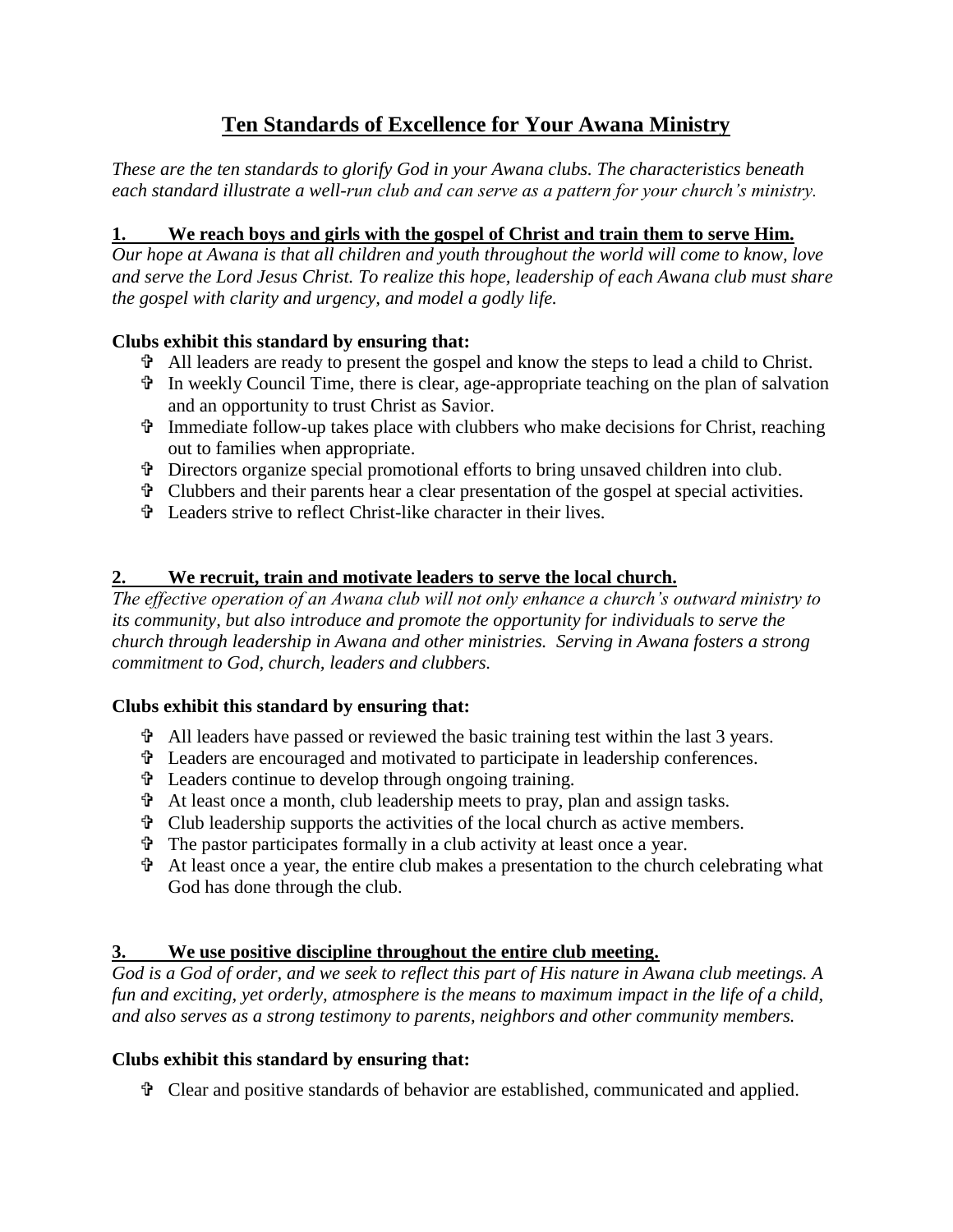- $\hat{\mathbf{\tau}}$  Both leaders and clubbers are encouraged and motivated to wear their uniforms.
- $\hat{\tau}$  The opening ceremony begins on time, the club schedule is followed, and club finishes on time.
- A system of positive points and special awards is established to motivate good behavior.
- The "five-count" is used consistently to control group attention.
- The "three-count" is used with prudence and firmness for cases of individual rebellion.

### **4. We attract children with games and activities.**

*Ask children what they like about Awana, and chances are you'll hear one answer: "The games!" There's a reason for that. Awana games are as fun as they are unique, and – along with creative theme-based activities – they keep children coming back to hear the gospel and learn Scripture.*

### **Clubs exhibit this standard by ensuring that:**

- The club year includes a variety of creative, well-planned activities.
- Club leadership promotes special activities in advance to build anticipation.
- Game Time is exciting and beneficial for all clubbers.
- The game leader uses a variety of games, directs the flow of each game, and enforces discipline consistently.
- Team leaders are familiar with the games, help to keep order, encourage clubbers and assist the game leader.

## **5. We encourage memorization, understanding and application of Scripture.**

*Scripture memory is a distinctive of the Awana ministry. Children memorize God's Word in Awana, learn to understand and apply it, and see the benefits of Scripture memory firsthand. Our focus on memorization, set in a positive and encouraging context, also plants the seeds of this essential discipline that many carry forward into adulthood.*

#### **Clubs exhibit this standard by ensuring that:**

- Club leaders always have their Bibles with them and try to see that every clubber has one.
- Leaders help clubbers establish personal goals in order to complete their handbooks.
- Clubbers display an understanding of the verses and apply biblical truths they have learned.
- Leaders spend time with all clubbers as they work in their handbooks.
- Leaders are encouraged and motivated to set an example by completing the handbooks.
- All sections are passed by the Awana 2 helps standard.

## **6. We use the elements of Council Time effectively.**

*While Awana is well known for games and a focus on Scripture memory, it also provides a unique opportunity to lead children in worship and instruct them in biblical truth. This may be the only such experience some children have each week! These precious times of "rightly dividing the word of truth" are amazing opportunities that should motivate Awana leadership to plan and prepare diligently.*

## **Clubs exhibit this standard by ensuring that:**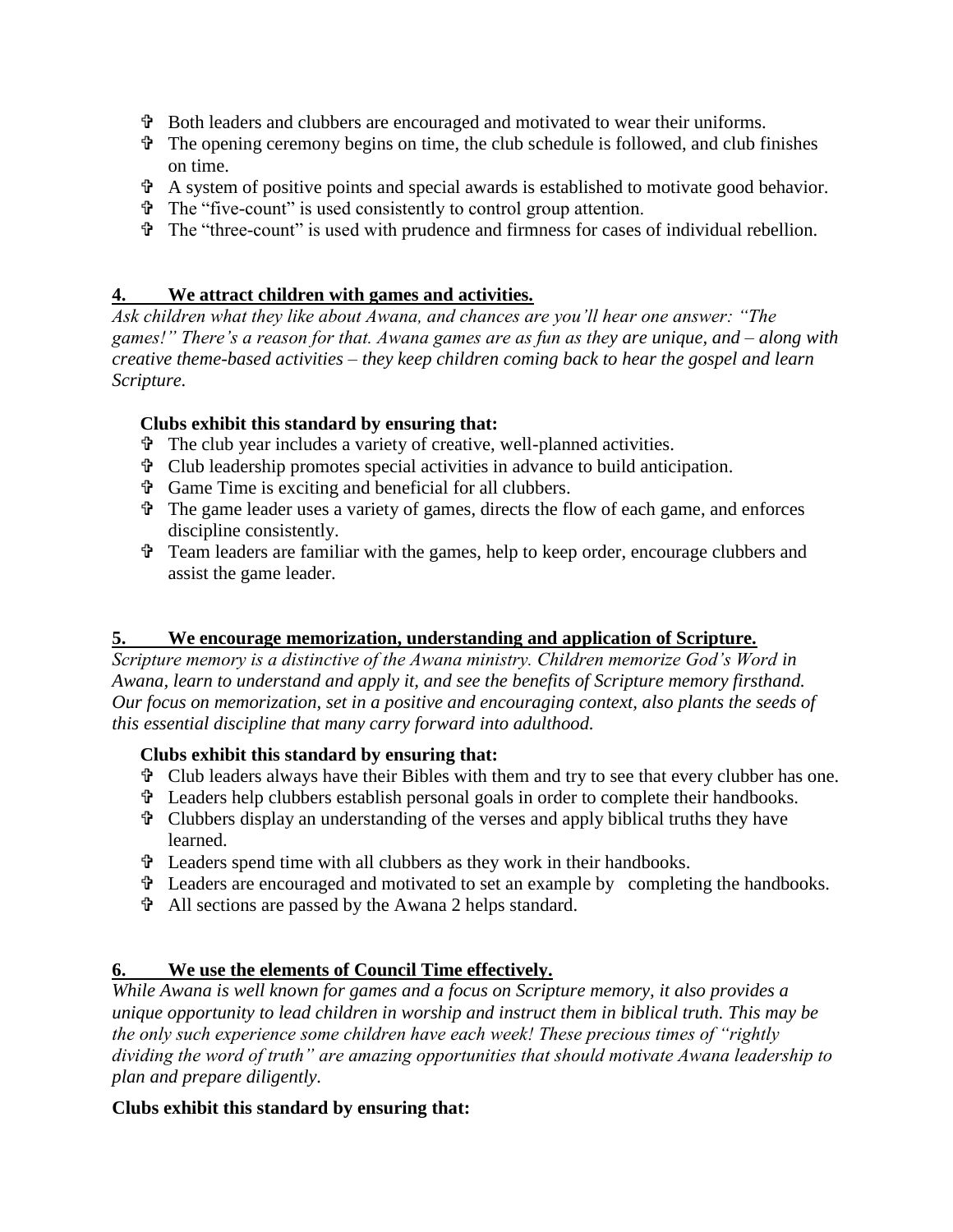- Leaders sit with their clubbers during Council Time and encourage them to participate appropriately.
- A continual and systematic plan of Council Time teaching is designed and applied, with messages clearly based on Scripture passages.
- The age appropriate message is presented in a creative and varied manner that speaks to both the unsaved clubber and the young Christian.
- Worship through songs, personal testimony and group prayer is taught and practiced.
- Time is allowed for personal counseling before club is dismissed.

## **7. We motivate children through incentives.**

*Awana has developed a system of simple, yet effective, incentives to motivate and encourage children in Scripture memory and handbook achievement. These external motivators help children grow to a place where their own spiritual maturity motivates them to learn and memorize.*

## **Clubs exhibit this standard by ensuring that:**

- Clear and precise goals and priorities are set for clubbers.
- Progress toward club goals is evaluated and communicated regularly.
- Earned awards are presented as soon as possible and displayed correctly.
- Efforts and achievements are recognized with enthusiasm and praise in a public, personal and sincere manner.

## **8. We manage God's resources with faithfulness and integrity.**

*The resources entrusted to the leaders of an Awana ministry are precious in God's sight. Club leadership has a responsibility to plan and organize in such a way that people, their time, money and other resources are utilized to maximum benefit. Through these efforts, club leadership heeds God's call to be good stewards, and presents a testimony above reproach to those inside and outside the church.*

## **Clubs exhibit this standard by ensuring that:**

- The Pastor and Commander annually renew the Awana Ministry Agreement and the registration fee before the specified date.
- A yearly budget, work plan and activity schedule are designed at the beginning of the year.
- The secretary is encouraged to keep an up-to-date record of awards, inventory and attendance.
- Club leadership encourages all volunteers to make full use of their God-given talents and abilities and seeks to match them to the correct position.
- Club leadership plans for the future, seeking to develop and train someone to take his or her place in the ministry.
- Children are safe in the club environment. We have a child protection policy.

## **9. We minister to parents and family members.**